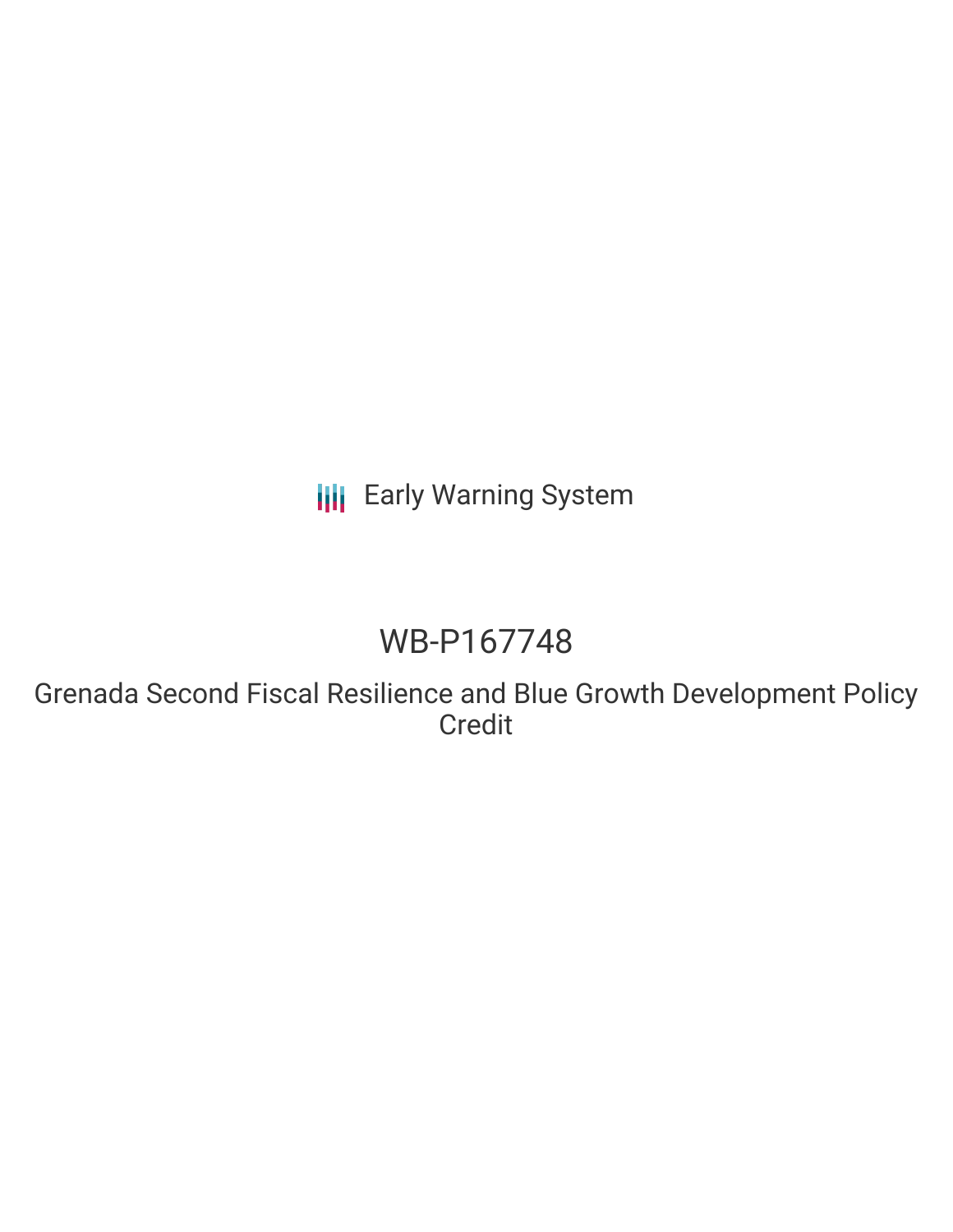

### Early Warning System Grenada Second Fiscal Resilience and Blue Growth Development Policy Credit

### **Quick Facts**

| <b>Countries</b>               | Grenada                                     |
|--------------------------------|---------------------------------------------|
| <b>Financial Institutions</b>  | World Bank (WB)                             |
| <b>Status</b>                  | Proposed                                    |
| <b>Bank Risk Rating</b>        | U                                           |
| <b>Voting Date</b>             | 2019-11-22                                  |
| <b>Borrower</b>                | Government of Grenada                       |
| <b>Sectors</b>                 | Climate and Environment, Law and Government |
| <b>Investment Type(s)</b>      | Loan                                        |
| <b>Investment Amount (USD)</b> | $$15.00$ million                            |
| <b>Project Cost (USD)</b>      | \$15.00 million                             |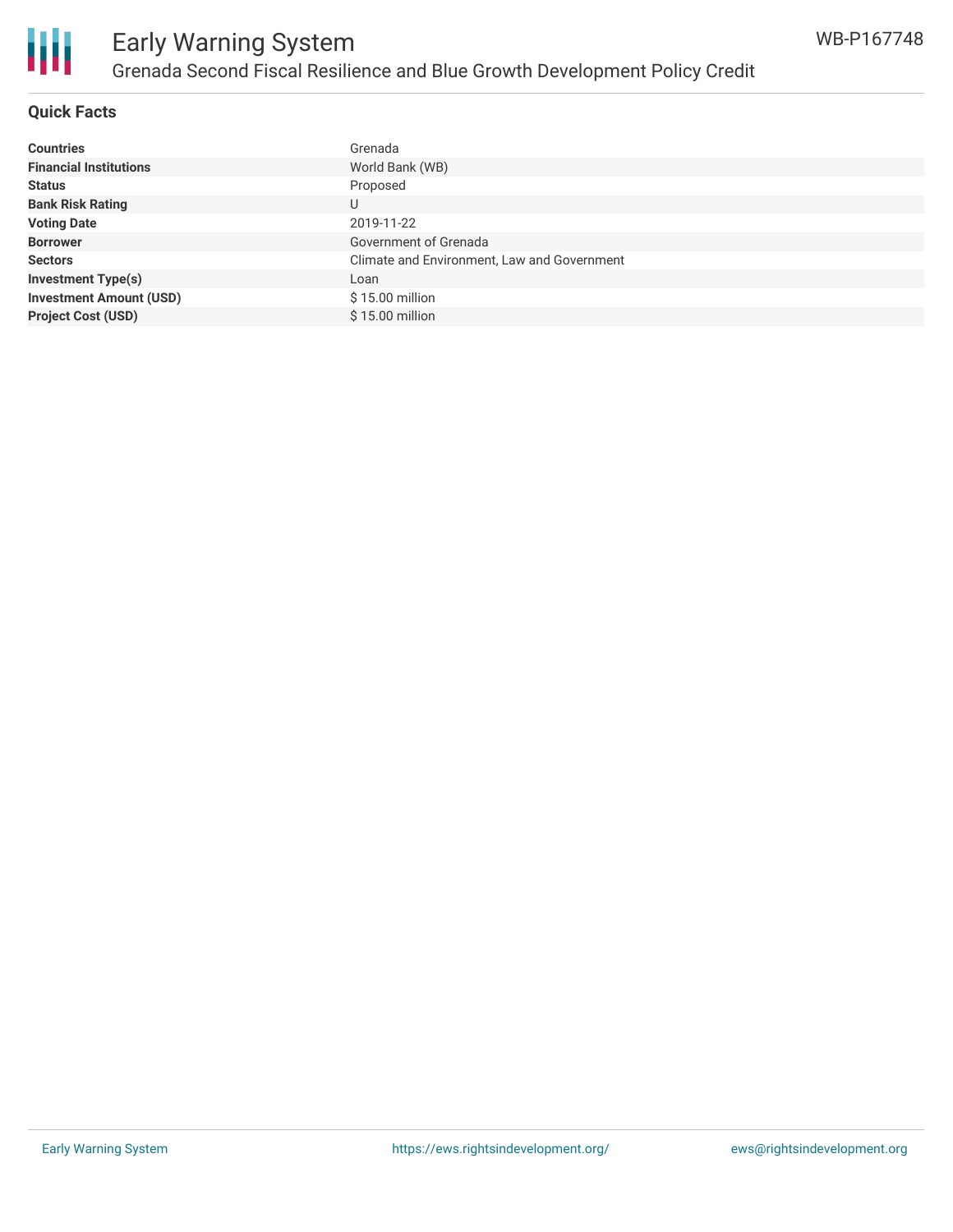

### **Project Description**

The series' Program Development Objectives are to: (i) Support fiscal measures and compliance with the Fiscal Responsibility Law; and (ii) Support Grenada's transition to a Blue Economy by strengthening marine and coastal management, marine ecosystem health, and climate resilience.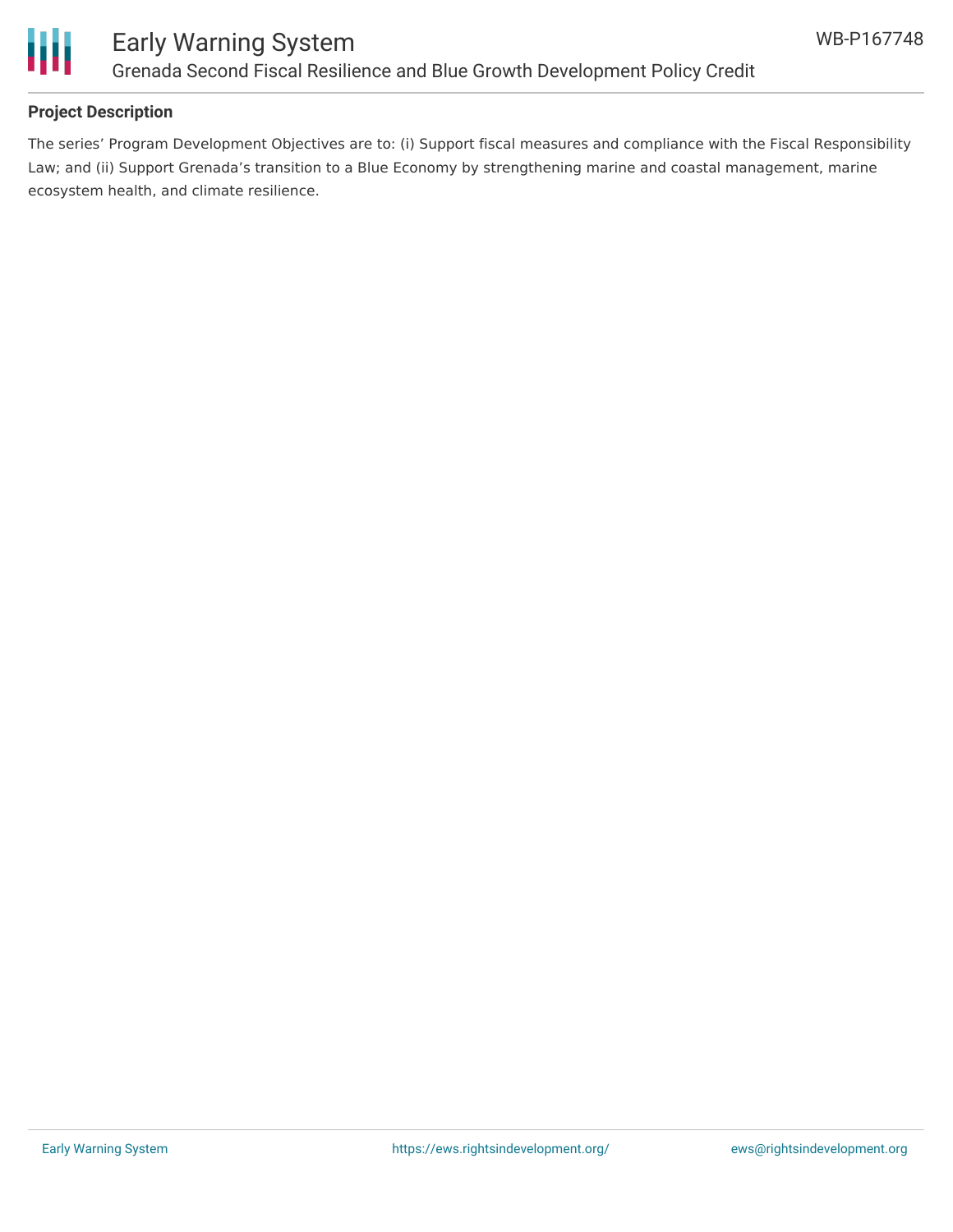

### Early Warning System Grenada Second Fiscal Resilience and Blue Growth Development Policy Credit

### **Investment Description**

World Bank (WB)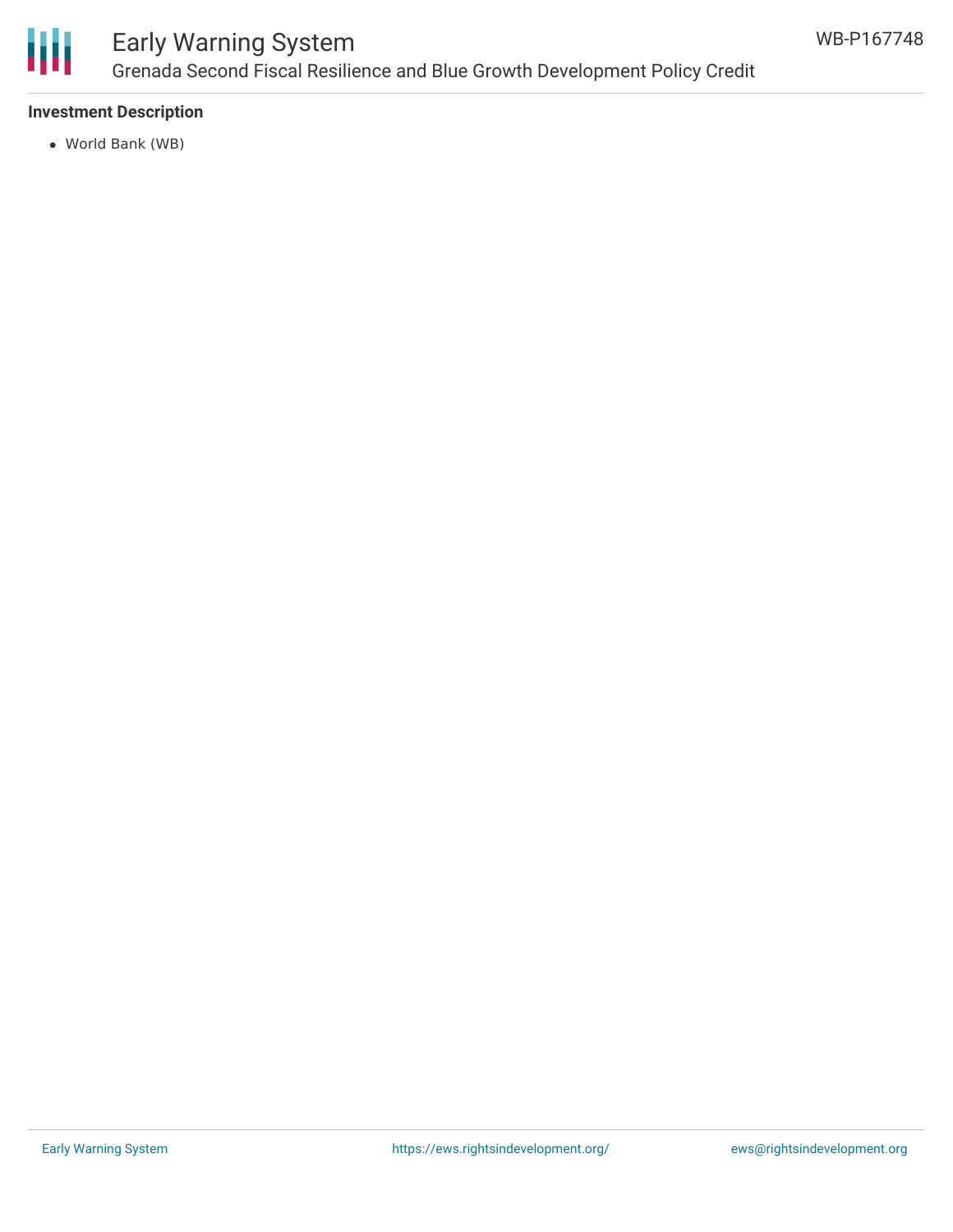

#### **Contact Information**

ACCOUNTABILITY MECHANISM OF WORLD BANK

The World Bank Inspection Panel is the independent complaint mechanism and fact-finding body for people who believe they are likely to be, or have been, adversely affected by a World Bank-financed project. If you submit a complaint to the Inspection Panel, they may investigate to assess whether the World Bank is following its own policies and procedures for preventing harm to people or the environment. You can contact the Inspection Panel or submit a complaint by emailing ipanel@worldbank.org. You can learn more about the Inspection Panel and how to file a complaint at: http://ewebapps.worldbank.org/apps/ip/Pages/Home.aspx.